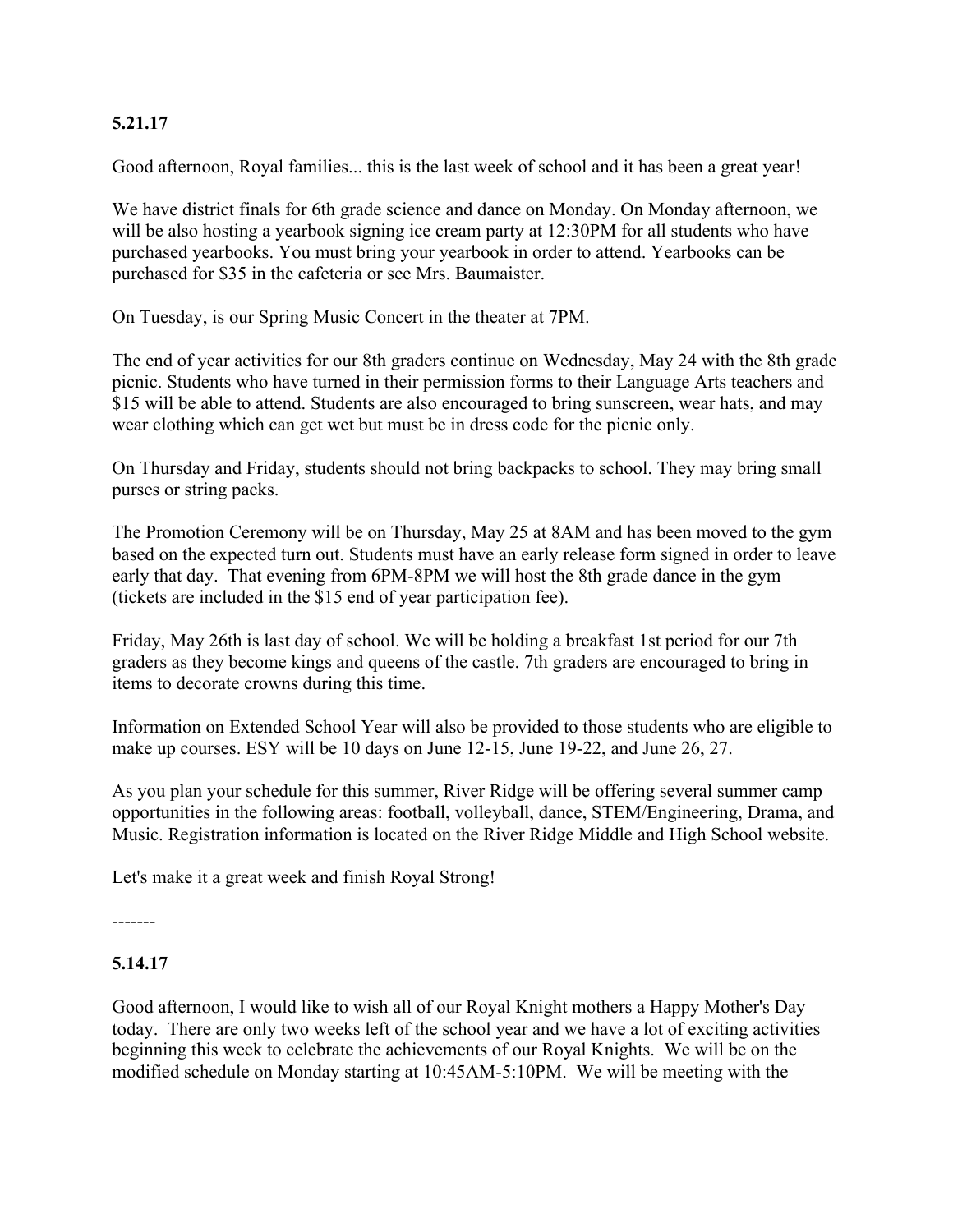county and school district on Monday morning and will let you know what the schedule will look like on Tuesday. Thank you again for your flexibility and support during this difficult situation.

District finals begin this week in the following courses engineering, art, Spanish, PE, music, world history, digital design, computers, US History, and 7th grade science. These exams will be calculated as 10% of the final course grade. We will also be administering the Civics EOC, which will count as 30% of the students final grade. The schedule is as follows: Tuesday: 7Navy, Wednesday: 7Red, Thursday: 7Orange in the Media Center. There are limited make up days so please be here and do your best.

On Wednesday afternoon, we will be hosting a yearbook signing ice cream party at 1:30PM for all students who have purchased yearbooks. Yearbooks can be purchased for \$35 in the cafeteria or see Mrs. Baumaister.

On Thursday evening, we will celebrate our 8th graders at the Celebration of Excellence academic awards ceremony at 6PM in the cafeteria. This is an invitation only event.

On Friday morning, we will be recognizing our Students of the Month for February, March, and April at our Student of the Month breakfast at 7:30AM in the cafeteria. The Graphic and Fine Arts department will be hosting their annual Art and Design Showcase on Friday exhibiting all of our student artists' work from the year.

Finally on Saturday, our Dance department will be hosting their Dance Showcase at 2PM and 7PM in the Theatre.

As you plan your schedule for this summer, River Ridge will be offering several summer camp opportunities in the following areas: football, volleyball, dance, STEM/Engineering, Drama, and Music. Registration information is located on the River Ridge Middle and High School website.

Let's make this a great week and finish Royally STRONG! Thank you for your partnership in education!

--------

#### **5.8.17**

Due to the adjustment of our school schedule this week from 10:45AM-5:10PM, there will be some shifting of testing and after school activities. Students may arrive on campus at 10AM and we will be serving breakfast from 10AM-10:40AM. The complete bell schedule is on the RRMS website. Students who ride buses should add 3 hours and 15 minutes to their regularly scheduled bus time. This will be your new pick up time. The Algebra EOC testing scheduled for tomorrow has been moved to Wednesday and Thursday. Ms. Riddle will be contacting students with start and end times for testing. Everyone will have the appropriate amount of time to show what you know. The football club has been cancelled this week after school and rescheduled for next week. The Student of the Month breakfast for February, March, and April will be rescheduled to Friday, May 19th at 7:30AM. Friday's Gradventure field trip is still a go and students will board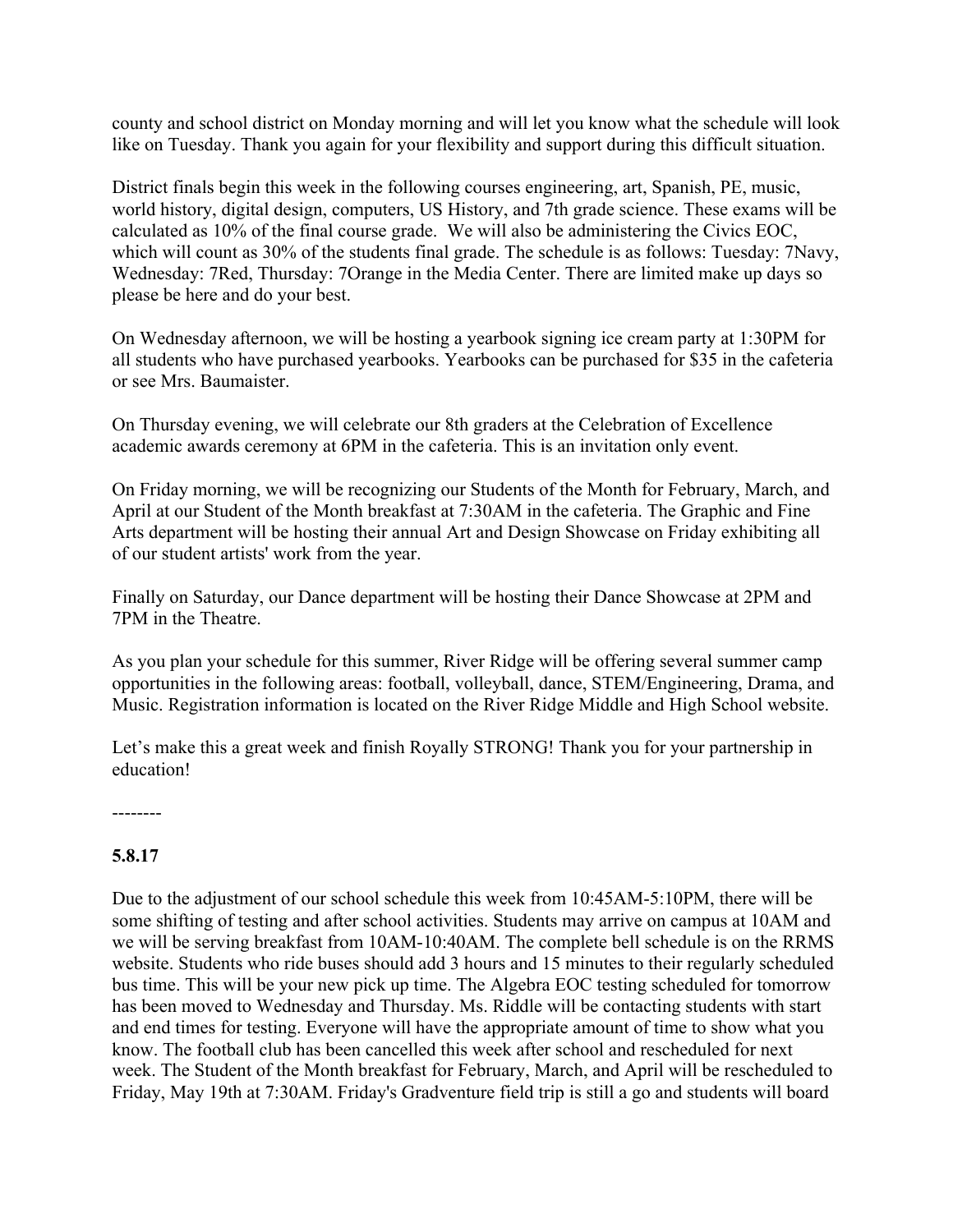buses at 1:30PM. There will be a Gradventure student meeting during 6th period on Tuesday in the cafeteria. Please continue to check the website and social media for the latest information.

Thank you again to the River Ridge Middle and High School staff and families for your patience and jumping in this morning to make sure our students were safe. It takes a strong partnership and that definitely was evident today.

## **5.7.17**

The year is winding down with only three weeks to finish strong! This week we are officially celebrating our outstanding faculty and staff at River Ridge Middle School with Staff Appreciation Week. Please take a moment to thank a dedicated teacher, administrator, or staff member for all that they do to make River Ridge the best middle school in Pasco County! We would also like to thank our business partners and PTSA for providing treats and gifts to our staff as well as supporting our students all year long. Please see a list on the RRMS website.

On Monday morning, we will be hosting our Student of the Month breakfast for February, March, and April. In the afternoon during 6th period, there will be an important meeting for all students attending Gradventure in the cafeteria.

Tuesday and Wednesday the FSA Algebra 1 EOC assessment will be administered in the media center. Attendance is crucial as there is very limited time for make ups.

On Friday, there will be Student Council elections for 7th graders. Also, our 8th graders will attend the Gradventure field trip leaving at 2PM and returning by 2AM on Saturday morning. Students must follow the Pasco County Schools and Universal's dress code to be admitted. All students who attend will need to wear their Gradventure RRMS t-shirt.

Finally, as we close the year out, please make sure that we are following the appropriate procedures for the car loop as well as that all students use crosswalks when crossing Town Center and DeCubellis Rd. The Pasco Sheriff's Office will be monitoring the entrance of RRMS and RRHS in the upcoming weeks to reinforce the safety expectations. Thank you for being a partner in education with us! We are proud to be Royal!

--------

#### **4.30.17**

We had a great week at the Ridge last week as we finished up the majority of FSA testing, the week culminated with Progress Report distribution and ice pop on track incentive as well as the Neon Knights Dance on Friday night. It is crucial that we finish the year both academically strong showing positive behavior as there is less than a month. Please check MyStudent and make sure that your child is taking advantage of our academic lunch, tutoring, and extended school day opportunities on Wednesdays and Fridays. We will also be offering Extended School Year this year for those students in need of course recovery to meet Middle School Promotion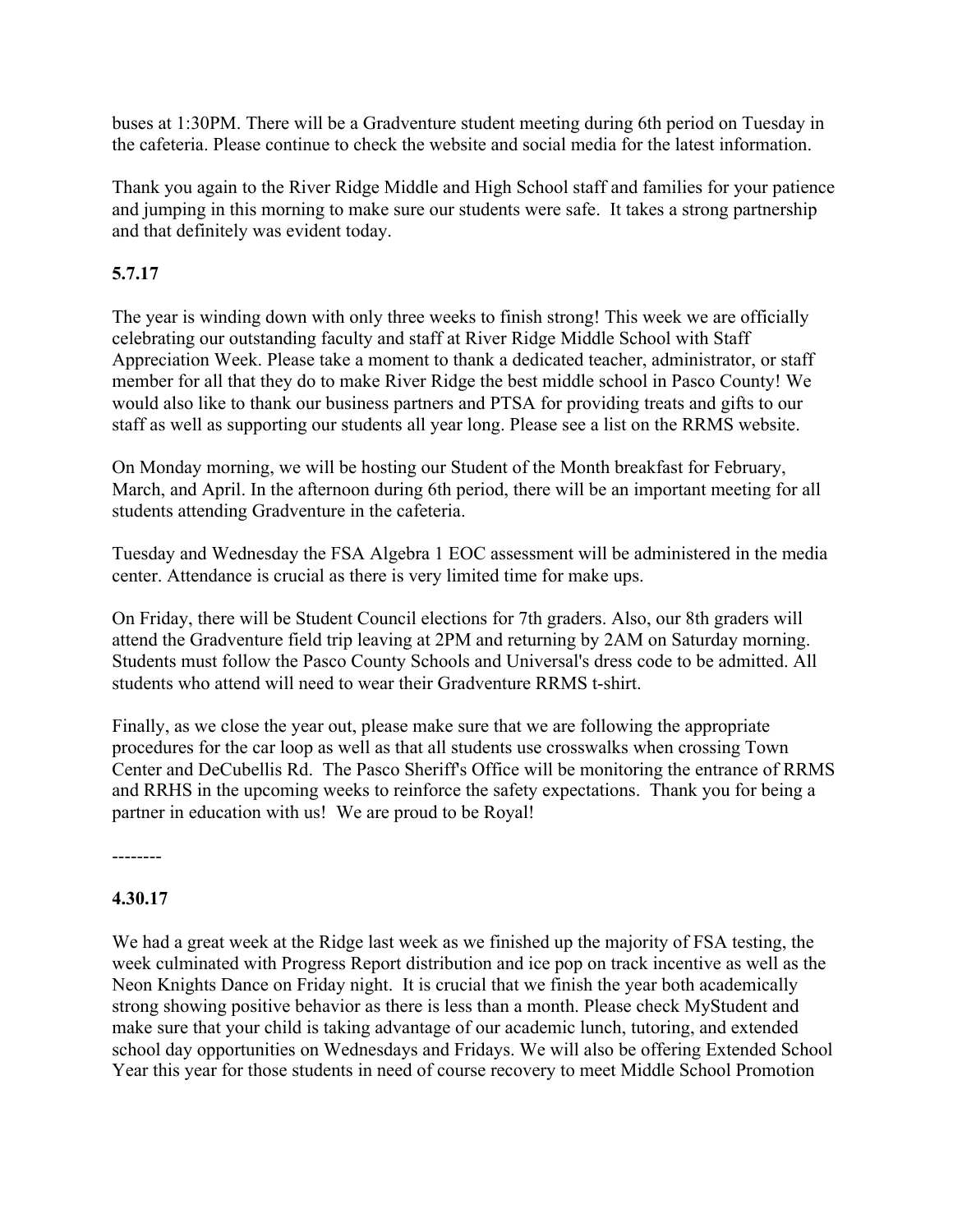Requirements. There are limited seats. Please look for more information next week as to registration.

On Monday, May 1st all 8th graders will take the NGSSS State Science Assessment. Lists are posted on team as well as on the front of the media center with testing locations. There will also be FSA Reading and Math make ups for all 6th and 7th graders on Tuesday and Wednesday of this week.

Attention 8th graders: 8th grade end of year letters went home through Language Arts teachers a few weeks ago. This letter is also posted on our website and it contains information about many important events to finish the year strong including our 8th grade picnic on May 24 and Promotion Ceremony on May 25 at 8AM in the Theater as well as our 8th grade Dance that evening. We are looking for parent volunteers for the picnic and donations from local businesses for prizes and such. Please contact Karen Tabone at 774-7208. There will be a \$15 participation fee which includes the picnic and dance tickets. Permission forms were included in the letter. Please turn your payment and permission forms into your Language Arts teachers as soon as possible.

Attention all student athletes: Dr Mirabello and his staff will be at River Ridge HS Gym on Tuesday, May 2nd at 4:30PM. The physicals will be good for one school year. There will be a notary so all paperwork can get completed at this time. Cost is \$10 and all money is donated back to River Ridge Athletics.

For our 6th and 7th graders interested in football, the Football club will be starting on May 1st through May 11th after school Monday through Thursday from 2PM-4PM at the Middle School Football Field. Permission forms are on the RRMS website or you can pick one up from Coach Koos.

As you plan your schedule for this summer, River Ridge will be offering several summer camp opportunities in the following areas: football, volleyball, dance, STEM/Engineering, Drama, and Music. Registration information is located on the River Ridge Middle and High School website.

-----------------------

#### **4.23.17**

This upcoming week begins our FSA Language Arts and Math assessments for our 6th graders. Testing lists with times and locations are posted on the media center windows. Monday's schedule will begin with the Purple team/accommodated students testing at 7:30AM, Yellow team at 9:30AM, and Green at 11:30AM. All testing will take place in the media center and labs. All students who are testing will get a free breakfast on the day of their test. Students are encouraged to bring headphones or earbuds as there are audio portions of the assessment. Please make sure to get some rest, eat well, and do your very best!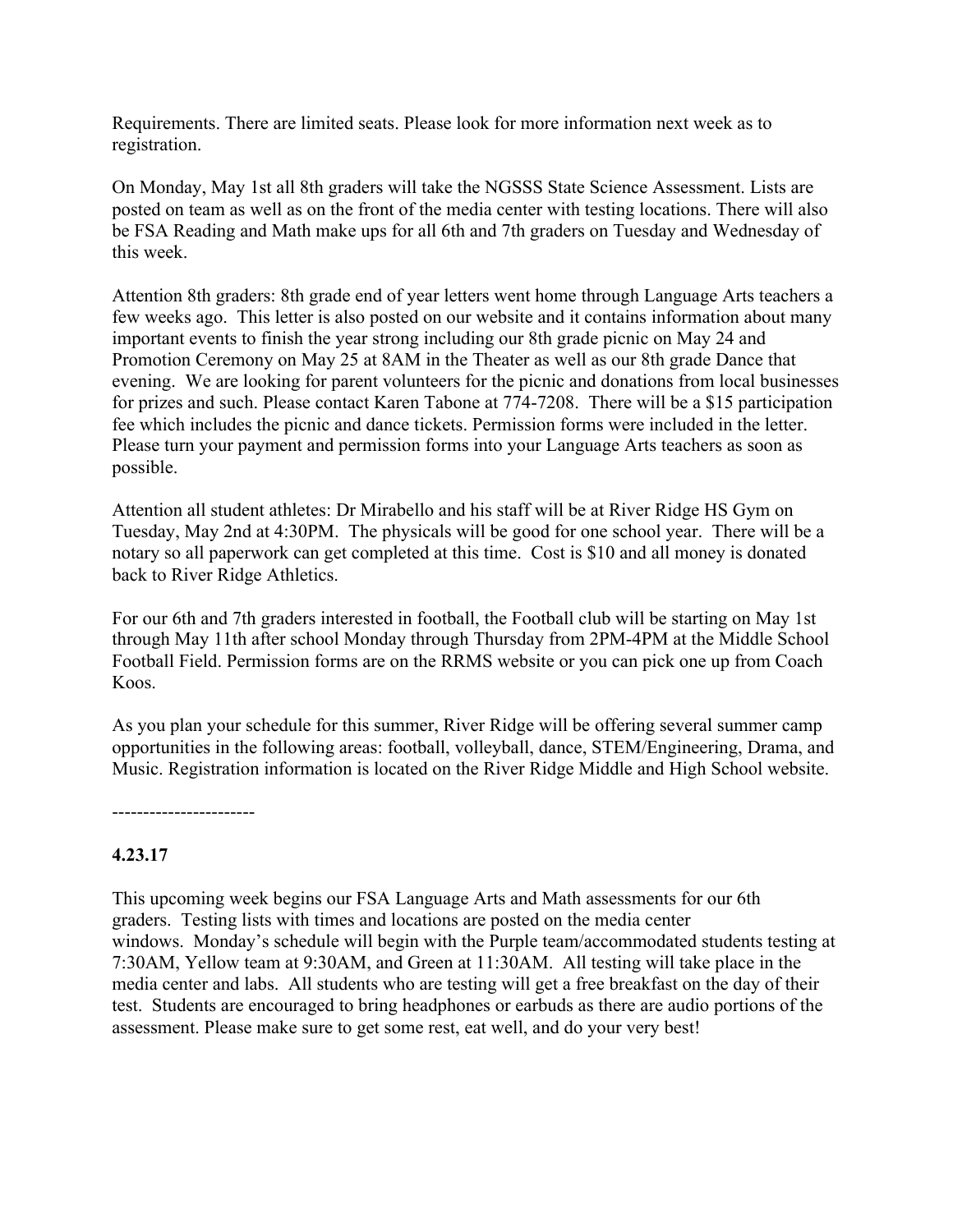Thursday, April 27<sup>th</sup> is the National Take Your Son or Daughter to Work Day. Students must submit pre-approved absence forms no later than Monday, April 24. It is strongly recommended that  $6<sup>th</sup>$  graders who are testing report to school as make up time is limited.

Progress Reports for Quarter 4 will be distributed on Friday, April 28<sup>th</sup>. Please check MyStudent and make sure that your child is taking advantage of our academic lunch, tutoring, and extended school day opportunities on Wednesdays and Fridays. We will also be offering Extended School Year this year for those students in need of course recovery to meet Middle School Promotion Requirements. There are limited seats. Please look for more information in the coming weeks as to registration.

We will be hosting our next school-wide dance with a Neon Knights theme on Friday, April 28th from 6-8PM. Tickets will be on sale starting Monday, April 24 for \$8 in front of the media center every morning, and at the door for \$10. Students need to be in dress code but are encouraged to wear neon colors or white as we will have black lights.

We are still collecting Box Tops through Friday, April  $28<sup>th</sup>$  as a fundraiser. The team with the most donations will win a prize.

As you plan your schedule for this summer, River Ridge will be offering several summer camp opportunities in the following areas: football, volleyball, dance, STEM/Engineering, Drama, and Music. Registration information is located on the River Ridge Middle and High School website.

Let's make this a great week and finish Royally STRONG! Thank you for your partnership in education!

-----------------

#### **4.16.17**

This upcoming week begins our FSA Language Arts and Math assessments for our 7th graders. Testing lists with times and locations are posted on the media center windows. Monday's schedule will begin with the Navy team/accommodated students testing at 7:30AM, Orange team at 9:30AM, and Red at 11:30AM. All testing will take place in the media center and labs. All students who are testing will get a free breakfast on the day of their test. Students are encouraged to bring headphones or earbuds as there are audio portions of the assessment. Please make sure to get some rest, eat well, and do your very best!

We will be hosting our next school-wide dance with a Neon Knights theme on Friday, April 28th from 6-8PM. Tickets will be on sale starting Monday, April 24 for \$8, and \$10 at the door. Students need to be in dress code but are encouraged to wear neon colors or white as we will have black lights. There will be after school shirt decorating dates in the art room on April 17, 18, and 19 from 2-2:45PM. Bring in a white or black shirt and \$1 to decorate a shirt to wear to the dance using our neon paints.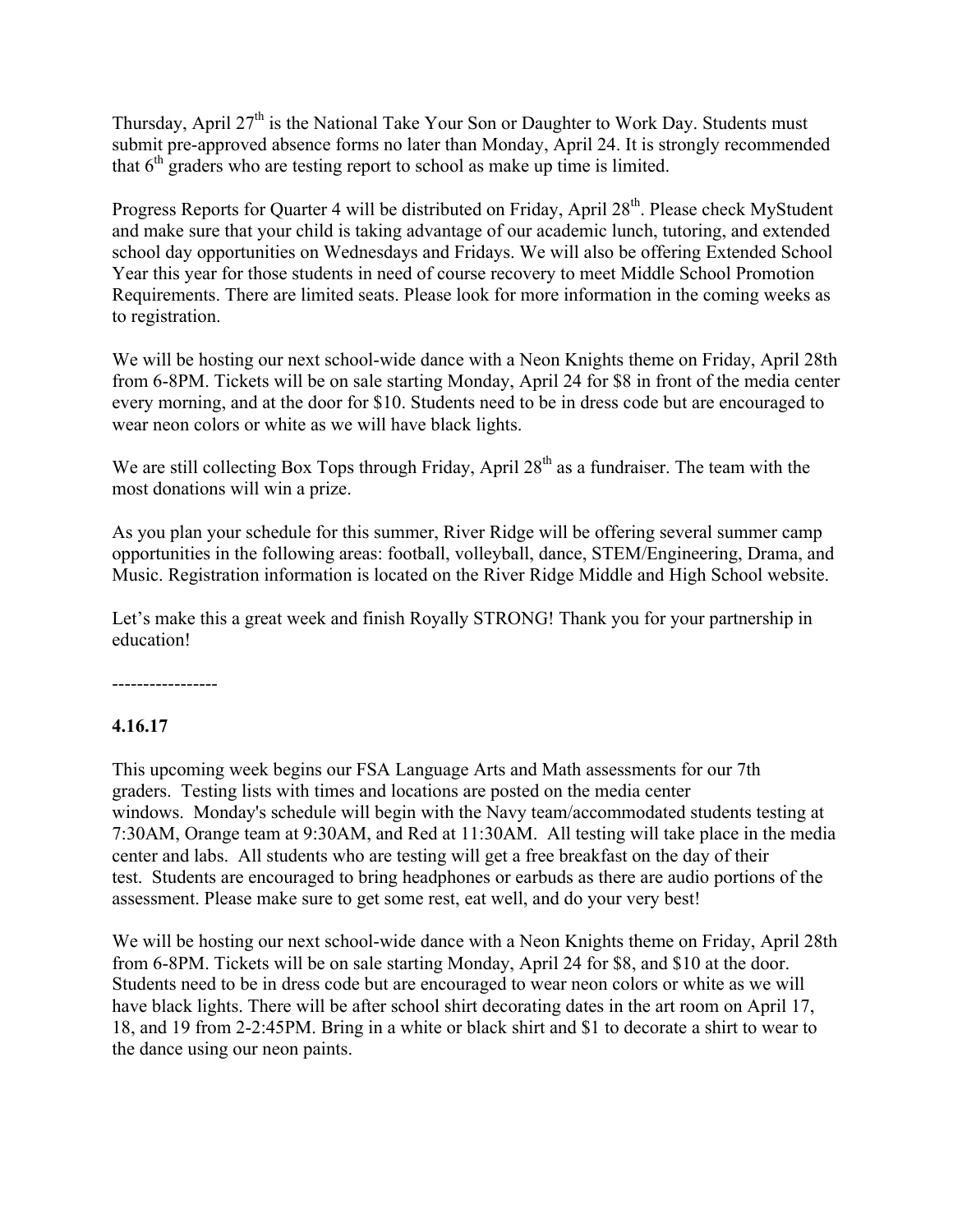8th grade t-shirt sales have been extended through Wednesday, April 19 for \$10. Students will want to get these glow in the dark, tie dye shirts for end of year activities.

We would like to congratulate our Boys' and Girls' Track Teams who won 1st place in their final meet of the season last week. The following athletes have qualified for the middle school state meet: Grant DeShazer - shot, Cole Castro - high jump, long jump, 100 m hurdles, & 4 x 400, Kyle Butchko – 4 x 400, Royalty Formant – 4 x 400, and Brett Clouse – 4 x 400. They will go to the conference meet on Tuesday, good luck Royal Knights!

#### **4.9.17**

This upcoming week begins our FSA Language Arts and Math assessments for our 8th graders. Testing lists with times and locations are posted on the media center windows. Monday's schedule will begin with the Teal team testing at 7:30AM, Silver team at 9:30AM, and Maroon at 11:30AM. All testing will take place in the media center and labs. All students who are testing will get a free breakfast on the day of their test. Students are encouraged to bring headphones or earbuds as there are audio portions of the assessment. Please make sure to get some rest, eat well, and do your very best!

Attention 8th graders: 8th grade end of year letters went home through Language Arts teachers on Friday. This letter is also posted on our website and it contains information about many important events to finish the year strong including our 8th grade picnic on May 24 and Promotion Ceremony on May 25 at 8AM in the Theater as well as our 8th grade Dance that evening. We are looking for parent volunteers for the picnic and donations from local businesses for prizes and such. Please contact Karen Tabone at 774-7208. There will be a \$15 participation fee which includes the picnic and dance tickets. Permission forms were included in the letter.

We also need 8th grade baby pictures. It's time to find those incredibly cute baby pictures for our 8th grade End of Year video. Please email 1 baby picture and 1 current picture of your student to Mrs. Baumaister. More information and email address can be found on our website.

Yearbooks are still available for pre-sale for only \$30.00. You can purchase a yearbook online until April 12th. All ordering information is on our school website. We will also be having a Yearbook Signing Party on May 17th for all those students who purchased a yearbook.

Please start collecting boxtops for RRMS tell your friends, neighbors, family members as this is a great fundraiser that will help us reach our goal to purchase technology for the classrooms. We receive 10 cents per boxtop. We will be having a "Race to the Finish" boxtop collection by team through the end of 4th quarter. The team that brings in the most boxtops will win a fabulous team prize for the students. Box tops can be turned into Ms. Tabone in the front office.

Calling all runners to sign up for the Starkey Ranch Distance Classic which includes a familyfriendly 5k and 10k on April 29 starting at 8AM. Proceeds of the event will benefit River Ridge Middle School and High School. Check out the link on the school website to register. Advanced registration is \$20 and \$30 the day of the race.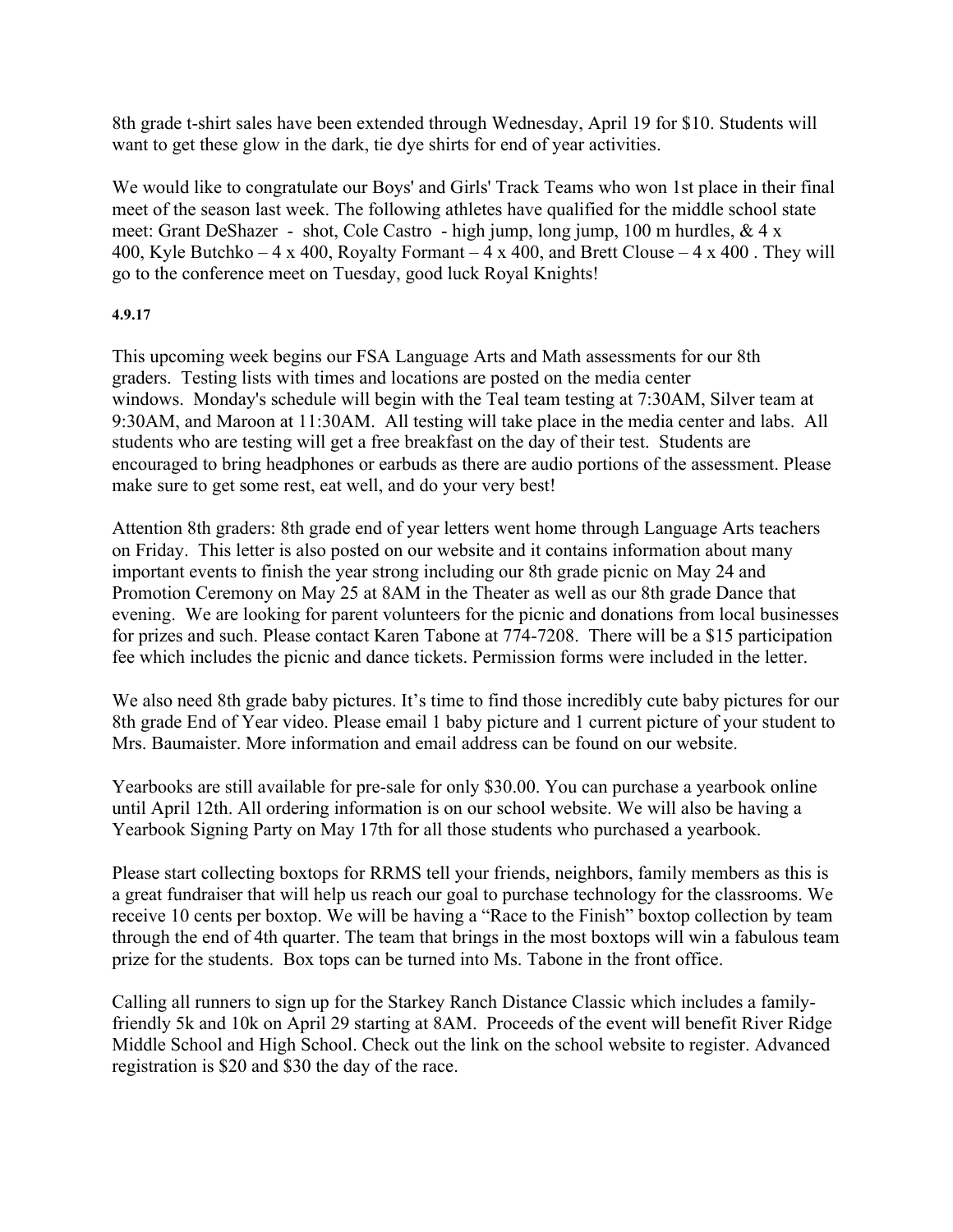### **4.3.17**

We had a fantastic first week of the 4th quarter with our Spring Fling dress up spirit week, goal setting sessions during enrichment, TEDx speeches (congratulations Madison Woolridge who will be representing RRMS at the district event in May), 8th grade Pep Rally and culminating with the Broadway caliber show Seussical Jr.! I would encourage all parents to ask your students about the personal and academic goals that they set for this quarter to finish strong. This will be extremely relevant as 3rd quarter Report Cards will be distributed on Monday, April 3rd.

We have several opportunities for students to finish academically strong:

-Be here. Attendance is the first key to success in school!

-Continuously work with the teachers, school counselors, administrators to develop a plan for success

-Academic Lunch help daily in the media center with our teachers

-Tutoring from high school students in the media center after school

-Take advantage of the intervention/enrichment Tuesday schedule by getting extra help on your team

-Extended School Day on Wednesday after school from 2-4:45PM

-For those students needing course recovery, the APEX lab courses can get a student back on track as well as all APEX coursework can be done at home and we will be extending Extended School Day on Fridays for course recovery from 2-4PM in the media center.

I would also encourage you to make sure that you have a myStudent account to monitor grades, attendance, and behavior. If you do not have a parent account, you may go to the "parent" link on the district website. As always, if you have any questions or concerns, please contact your child's teachers, school counselor, or administrator.

Due to converting to myStudent system, transportation letters will not be sent home this year. Parents are asked to go on myStudent and verify the student's address and bus route. These will transfer to the next school year. If they are not correct, please contact us.

Yearbooks are still available for pre-sale for only \$30.00. You can purchase a yearbook online until April 12th. All ordering information is on our school website. We will also be having a Yearbook Signing Party on May 17th for all those students who purchased a yearbook.

Attention 8th graders: we need your baby pictures. It's time to find those incredibly cute baby pictures for our 8th grade End of Year video. Please email 1 baby picture and 1 current picture of your student to Mrs. Baumaister. More information and email address can be found on our website.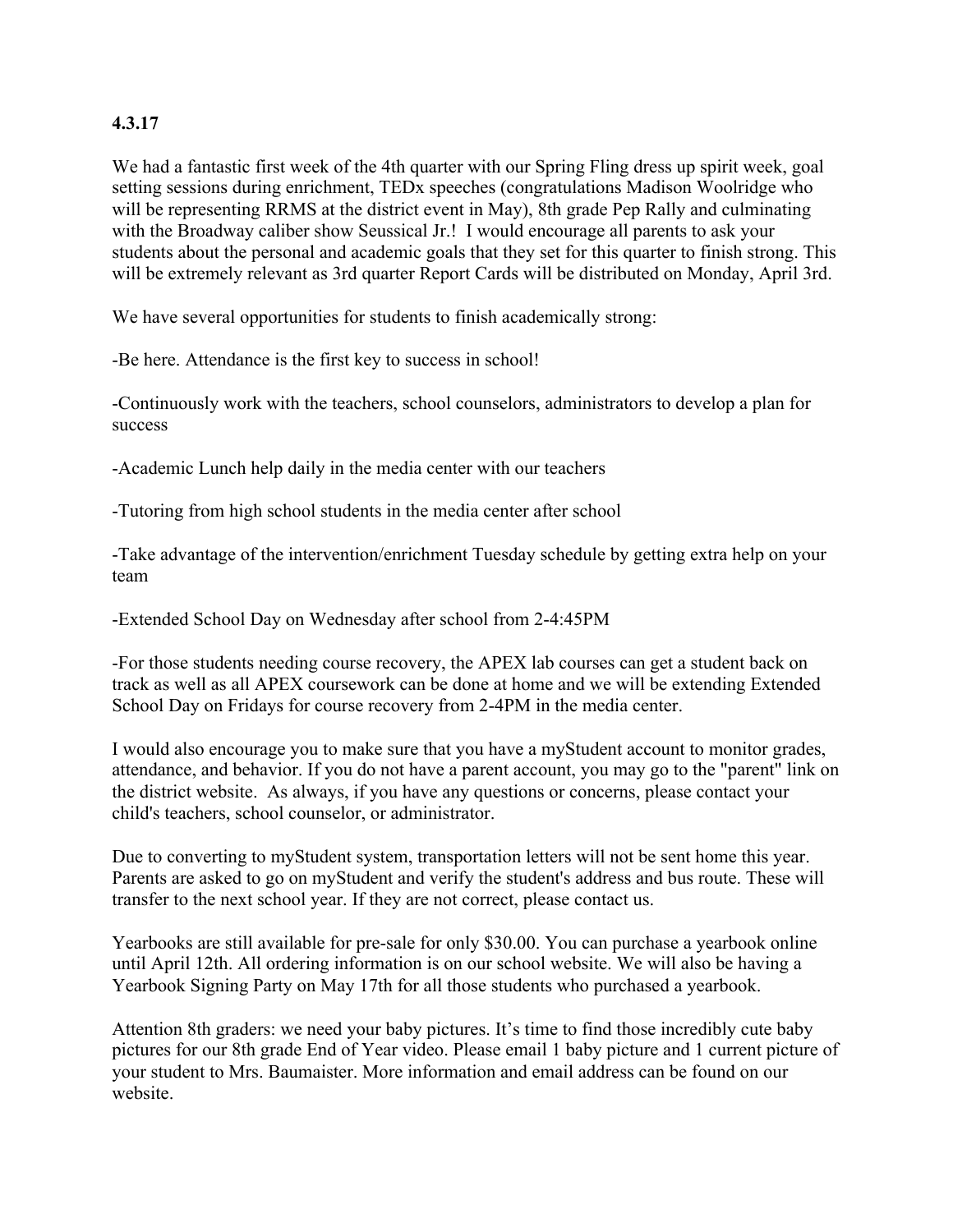Please start collecting boxtops for RRMS tell your friends, neighbors, family members as this is a great fundraiser that will help us reach our goal to purchase technology for the classrooms. We receive 10 cents per boxtop. We will be having a "Race to the Finish" boxtop collection by team through the end of 4th quarter. The team that brings in the most boxtops will win a fabulous team prize for the students. Box tops can be turned into Ms. Tabone in the front office.

Calling all runners to sign up for the Starkey Ranch Distance Classic which includes a familyfriendly 5k and 10k on April 29 starting at 8AM. Proceeds of the event will benefit River Ridge Middle School and High School. Check out the link on the school website to register. Advanced registration is \$20 and \$30 the day of the race.

Thank you for listening to the complete message. Let's make it a Royal week!

-----------

3.29.17 (8th grade only)

The RRMS Drama Department presents Seussical Jr. the Musical on Friday, March 31st at 7PM and Saturday at 2PM and 7PM at the Performing Arts Center. Tickets are \$5, cash only. Please come out and support our students it promises to be a magical show.

Yearbooks are still available for pre-sale for only \$30.00. You can purchase a yearbook online until April 12th. All ordering information is on our school website. We will also be having a Yearbook Signing Party on May 17th for all those students who purchased a yearbook.

Attention 8th graders: we need your baby pictures. It's time to find those incredibly cute baby pictures for our 8th grade End of Year video. Please email 1 baby picture and 1 current picture of your student to Mrs. Baumaister. More information and email address can be found on our website.

Gradventure tickets for 8th graders are still on sale for \$130 which includes admission to both Universal Parks, charter bus, meal voucher, and this year's 8th grade shirt. Please see Ms. Sullivan for more information. All money is due by March 31st

Please start collecting boxtops for RRMS tell your friends, neighbors, family members as this is a great fundraiser that will help us reach our goal to purchase technology for the classrooms. We receive 10 cents per boxtop. We will be having a "Race to the Finish" boxtop collection by team through the end of 4th quarter. The team that brings in the most boxtops will win a fabulous team prize for the students. Box tops can be turned into Ms. Tabone in the front office.

----------------

3.26.17

Good Afternoon Royal Families,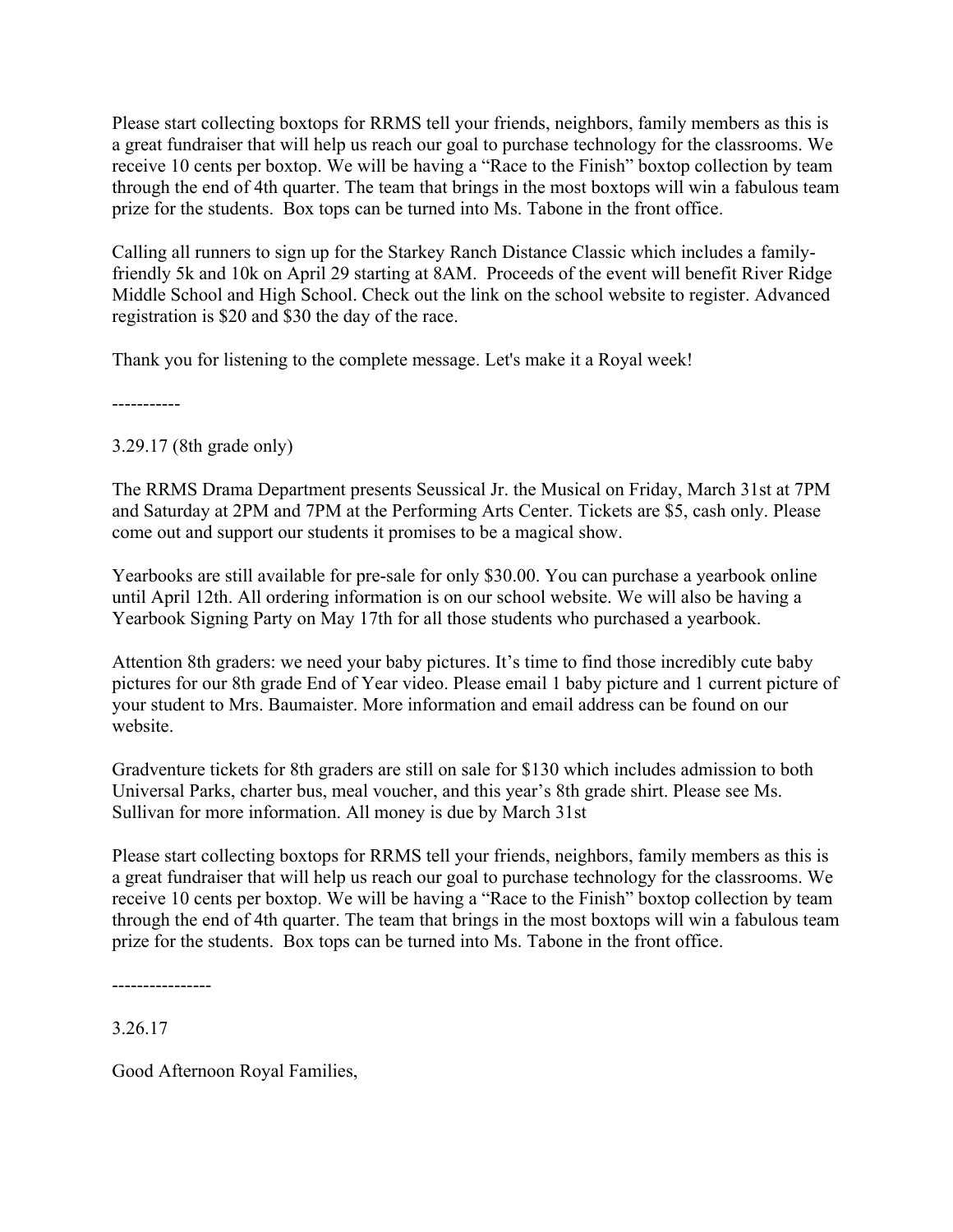This is Mrs. Murphy, Principal of River Ridge Middle School hoping that you have enjoyed your Spring Break! I have your weekly preview for the week of 3/27, which is the first week of the 4th quarter.

This upcoming week…

Spring Fling Spirit Week sponsored by the RRMS and RRHS Student Councils. Students are encouraged to dress up in school appropriate attire. Students may wear hats if it goes with the dress up day.

Monday is Pajama Day, Tuesday is Involvement Day – students can wear their club or sports team shirts, Wednesday is Disney Day, Thursday is Throwback Thursday – students can dress up from a decade or as little kids, and Friday is Spirit Day!

The 8th graders will be attending a Pep Rally on Friday with the HS in the morning as a part of the knighting ceremony transition to 9th grade. Everyone is encouraged to show their spirit and wear purple! Go Knights!

-------------------

3.12.17

This is Mrs. Murphy, Principal of River Ridge Middle School with your weekly preview for the week of 3/13. This is the last week of the third quarter and we need to CHARGE into Spring Break and finish STRONG!

This upcoming week…

Quarterly Checks will continue in Language Arts, Science, and US History.

Gradventure tickets for 8th graders are still on sale for \$130 which includes admission to both Universal Parks, charter bus, meal voucher, and this year's 8th grade shirt. Please see Ms. Sullivan for more information. All money is due by March 31st.

Thursday, March 16th is the last day of the quarter and Friday, March 17th is a Teacher Planning Day with no school for students.

The following week is Spring Break with school reopening on Monday, March 27th. We would like to wish everyone a safe, relaxing, and refreshing break.

Please continue to connect with River Ridge through our website at rrms.pasco.k12.fl.us , follow us on Twitter @RRMSRoyalKnight, Facebook and Instagram as we will be updating it with important information and showing how great it is to be Royal!

As always, thank you for your support and let's make it a great week!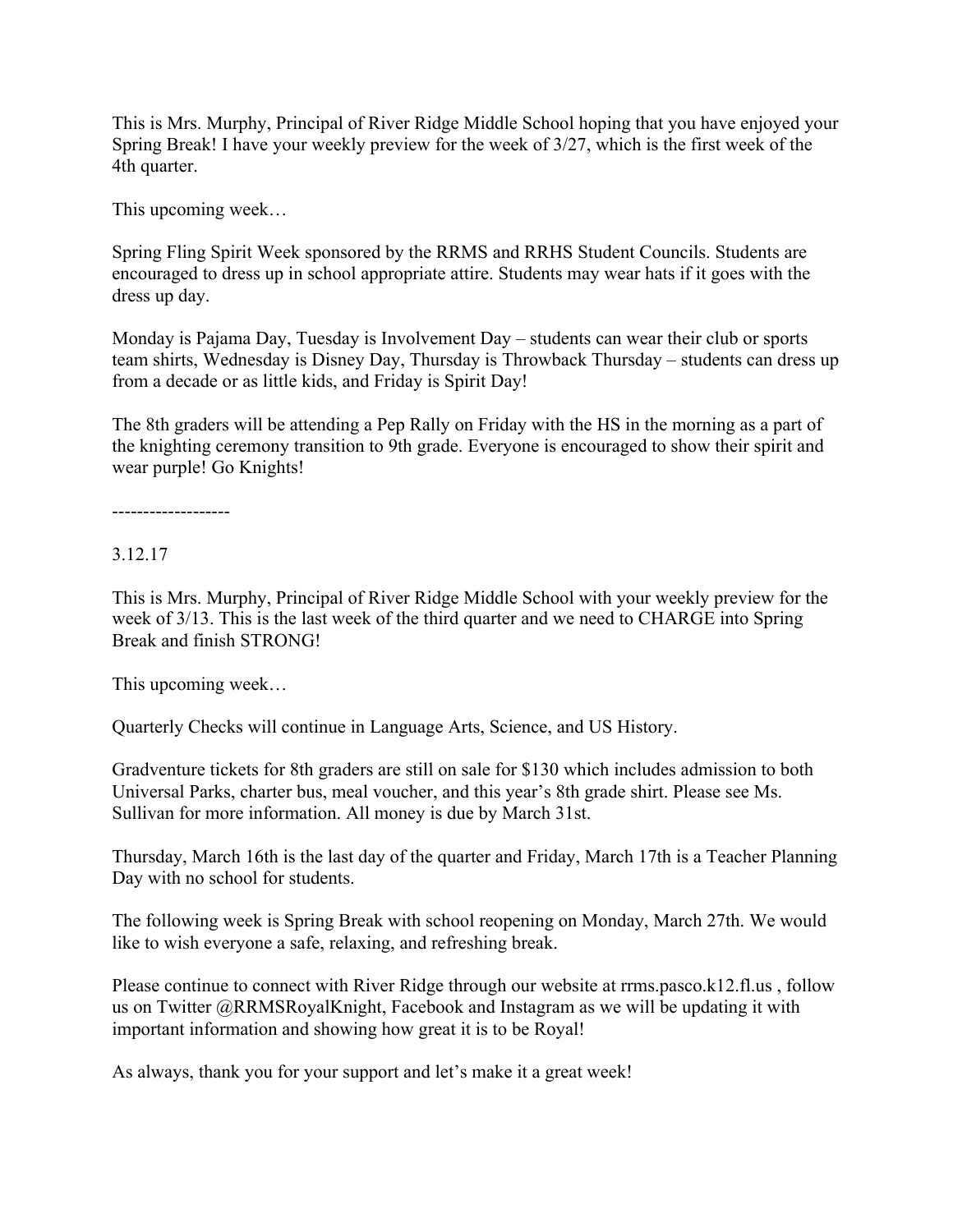---------------

#### 3.6.17

This is Mrs. Murphy, Principal of River Ridge Middle School with your weekly preview for the week of 3/6.

We had a great week last week with 99% of our students participating and excelling on the FSA Writing Assessment. This is one portion of the FSA ELA Assessment, the next part will be administered in April. Thank you for your commitment to show what you know!

This upcoming week…

Monday, March 6th Track tryouts begin after school, please make sure that you have a physical to participate. Please see Coach Hack or Coach Koos for more information.

There will be an 8th grade class panoramic picture taken on Monday after A Lunch in the gym. 8th graders are encouraged to wear a River Ridge shirt or school colors. These pictures can be purchased at a later date.

Gradventure tickets are still on sale for \$130 which includes admission to both Universal Parks, charter bus, meal voucher, and this year's 8th grade shirt. Please see Ms. Sullivan for more information. All money is due by March 31st.

As a reminder, there are only two weeks left in the quarter. Please make sure that you are checking myStudent reviewing grades with your student and if he or she need extra help encourage them to come to academic lunch in the media center or extended school day on Wednesdays after school.

For the most up to date information, please always check the website at rrms.pasco.k12.fl.us , follow us on Twitter @RRMSRoyalKnight, Facebook and Instragram.

As always, thank you for your support and have a great weekend! Proud to be Royal!

---------------------

#### 2.27.17

This is Mrs. Murphy, Principal of River Ridge Middle School with your weekly preview for the week of 2/27.

I want to thank everyone for coming out to the Curriculum Night on Thursday. We had a fantastic turn out, which shows the dedication and support of our community.

This upcoming week…